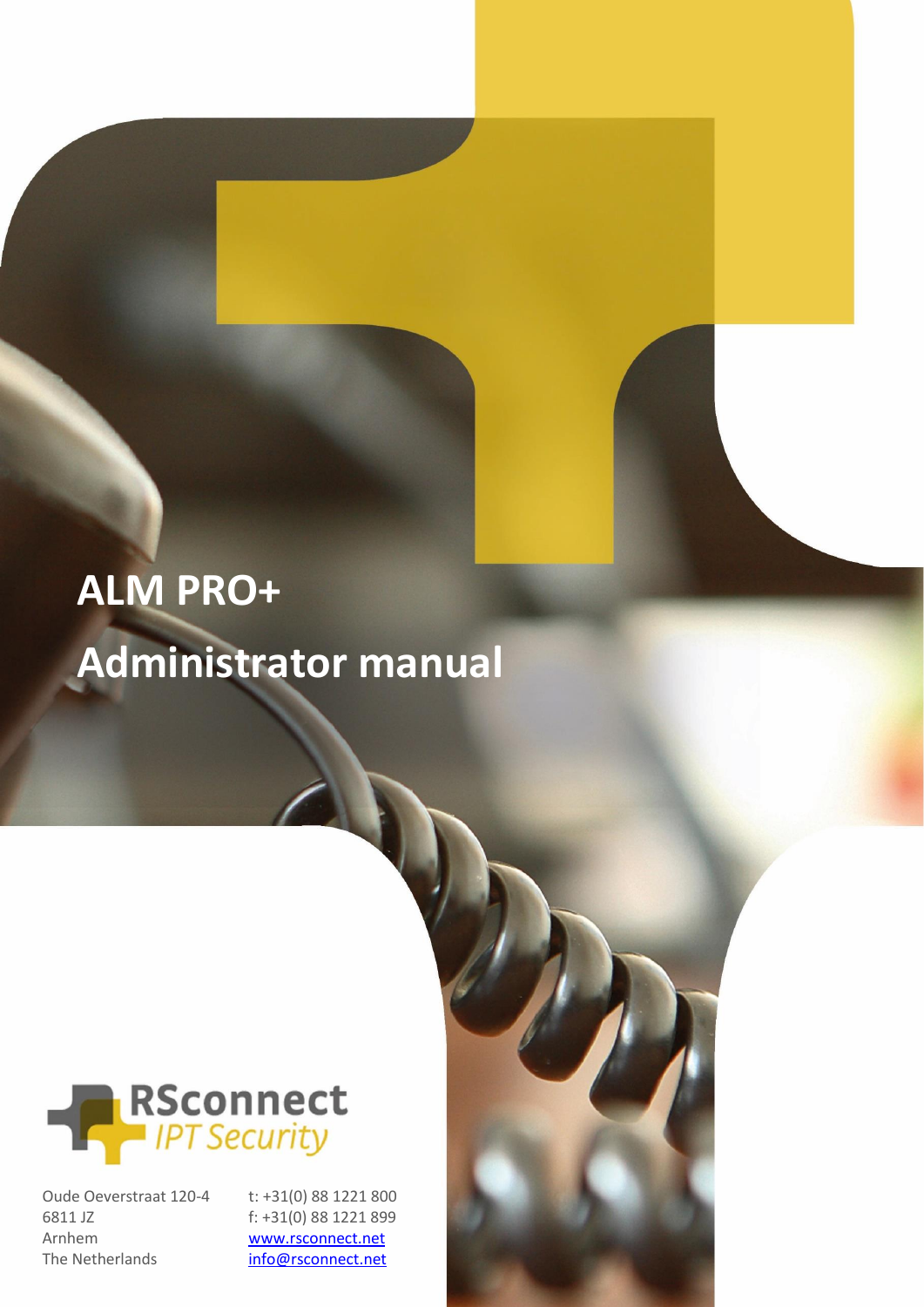

# **Contents**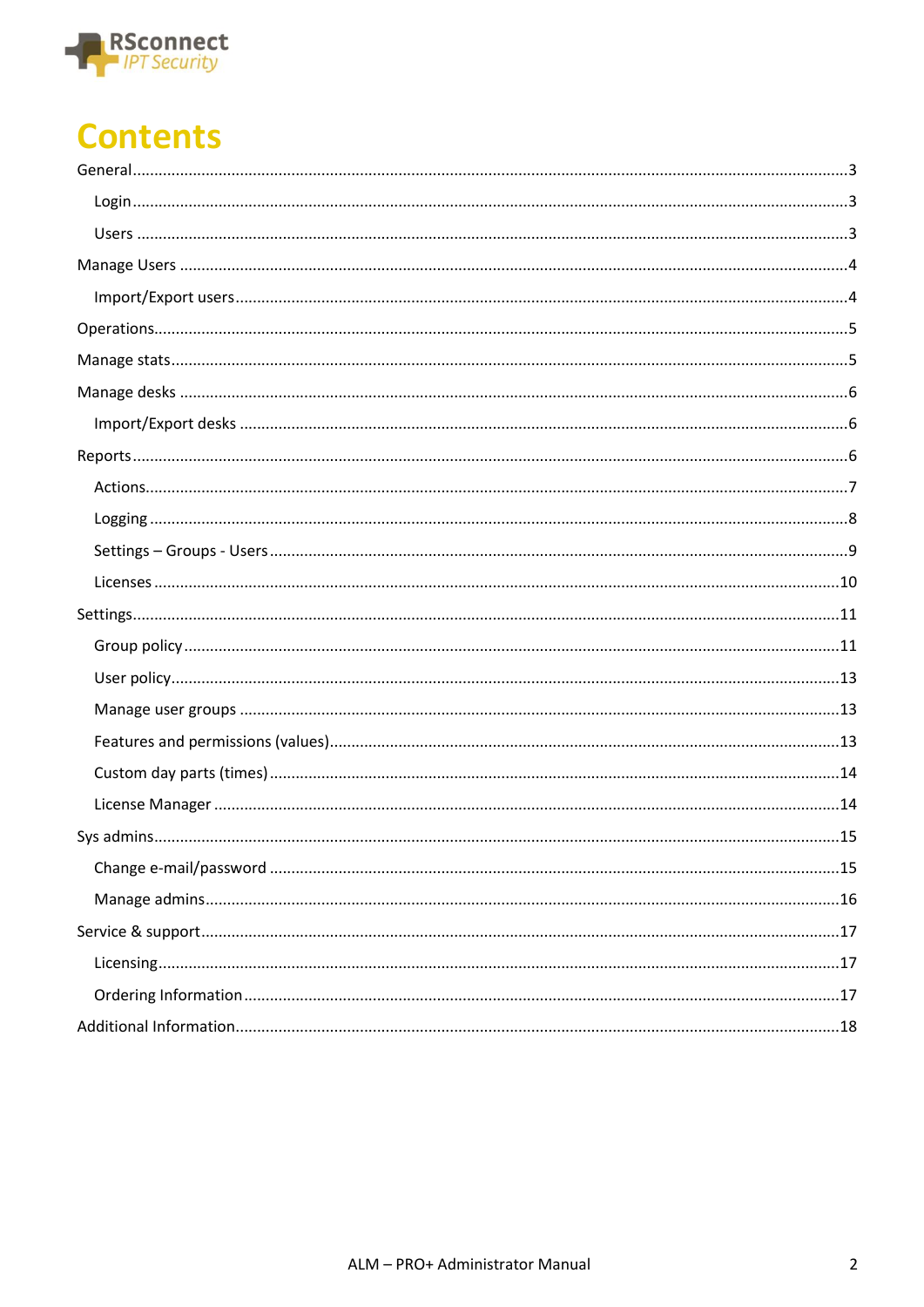

#### <span id="page-2-0"></span>**General**

This manual covers the ALM Pro+ management console.

The ALM Pro+ management console is a web-based application, hosted within the customer's environment and collaborates with the ALM Pro client software.

The main features of the ALM management console are:

- Manage ALM profiles and users
- Manage ALM client features and permissions
- Manage ALM license usage and renewal
- Display Reports and export statistics and data

### <span id="page-2-1"></span>**Login**

! Make sure that you've received the application URL and login credentials from your system administrator before proceeding with the next step.

To open ALM Pro+, browse to your custom server application URL followed by /admin, e.g. <http://almproplus.yourdomain.com/admin>

Use the credentials to login below

|           | Please enter your credentials below |  |  |  |  |
|-----------|-------------------------------------|--|--|--|--|
| Username: |                                     |  |  |  |  |
| Password: |                                     |  |  |  |  |
|           | $\square$ Remember me               |  |  |  |  |
|           | Login                               |  |  |  |  |
|           | Forgot your password?               |  |  |  |  |

#### <span id="page-2-2"></span>**Users**

The Users menu contains the following items:



- Manage Users display and edit individual users
- Import Users import users from an external source
- Export Users export users to an external source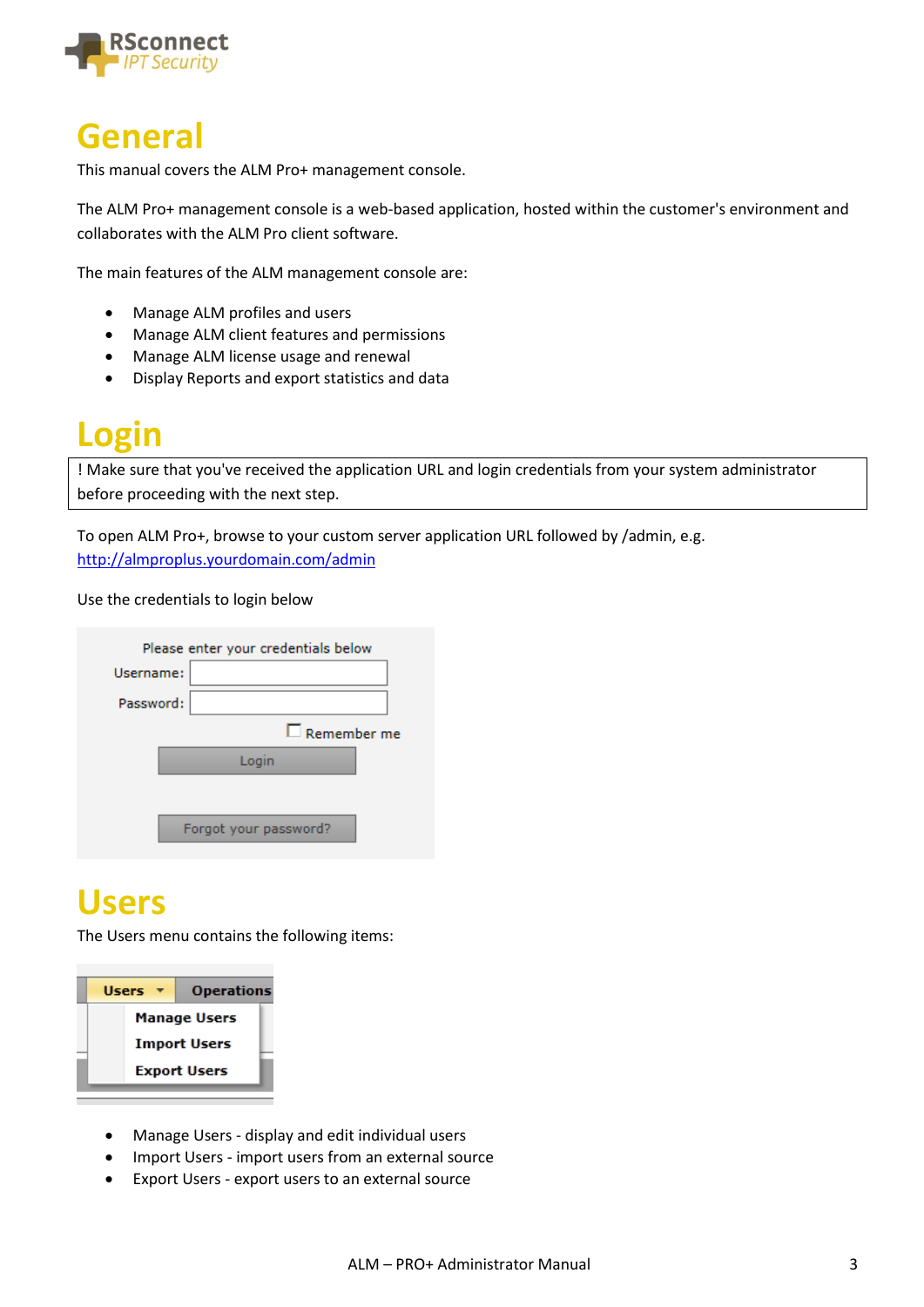

### <span id="page-3-0"></span>**Manage Users**

Initially the list of users will be empty. However, each time the ALM Pro client connects to ALM Pro+ (e.g. by starting ALM from the desktop PC) it will verify if the user already exists and if not, create it automatically. As a result, over time all ALM Pro users will be listed here.

By default, only the User Name field will be populated (equals the extension mobility User Name used to login the phone) and the display name will remain empty.

| <b>MANAGE USERS</b>    |                  |                     |
|------------------------|------------------|---------------------|
| Manage Users           |                  |                     |
|                        | <b>User Name</b> | <b>Display Name</b> |
|                        |                  |                     |
| Edit New Delete I      | 0-ccUser-0       | disp0-hhUser-0      |
| Edit New Delete I      | alm.user1-0      | alm.user1-0         |
| Edit New Delete [7]    | 2-jjUser-2       | disp2-eeUser-2      |
| Edit New Delete $\Box$ | 3-aaUser-3       | disp3-ccUser-3      |
| Edit New Delete        | 4-aaUser-4       | disp4-jjUser-4      |

# <span id="page-3-1"></span>**Import/Export users**

To enrich the data, the Display Names can either be edited manually or you can use the export function to export the data to an external editor, e.g. Microsoft Excel, populate the display names and import the resulting file back into ALM Pro+.

| <b>EXPORT USERS</b>                                                 |
|---------------------------------------------------------------------|
| <b>Export Users</b>                                                 |
| Please press the button below to export all users into an xml file. |
| <b>Export</b>                                                       |

| <b>IMPORT USERS</b>     |        |                        |
|-------------------------|--------|------------------------|
| <b>Import Users</b>     |        |                        |
| Clear all users:        | $\Box$ |                        |
| Upload file for import: |        | Browse                 |
|                         |        | Upload                 |
|                         |        | Maximum file size: 4Mb |
|                         |        | Start Importing        |
|                         |        |                        |

! Tick the box "Clear all users" to overwrite all existing users in ALM Pro+, otherwise the users will be added instead.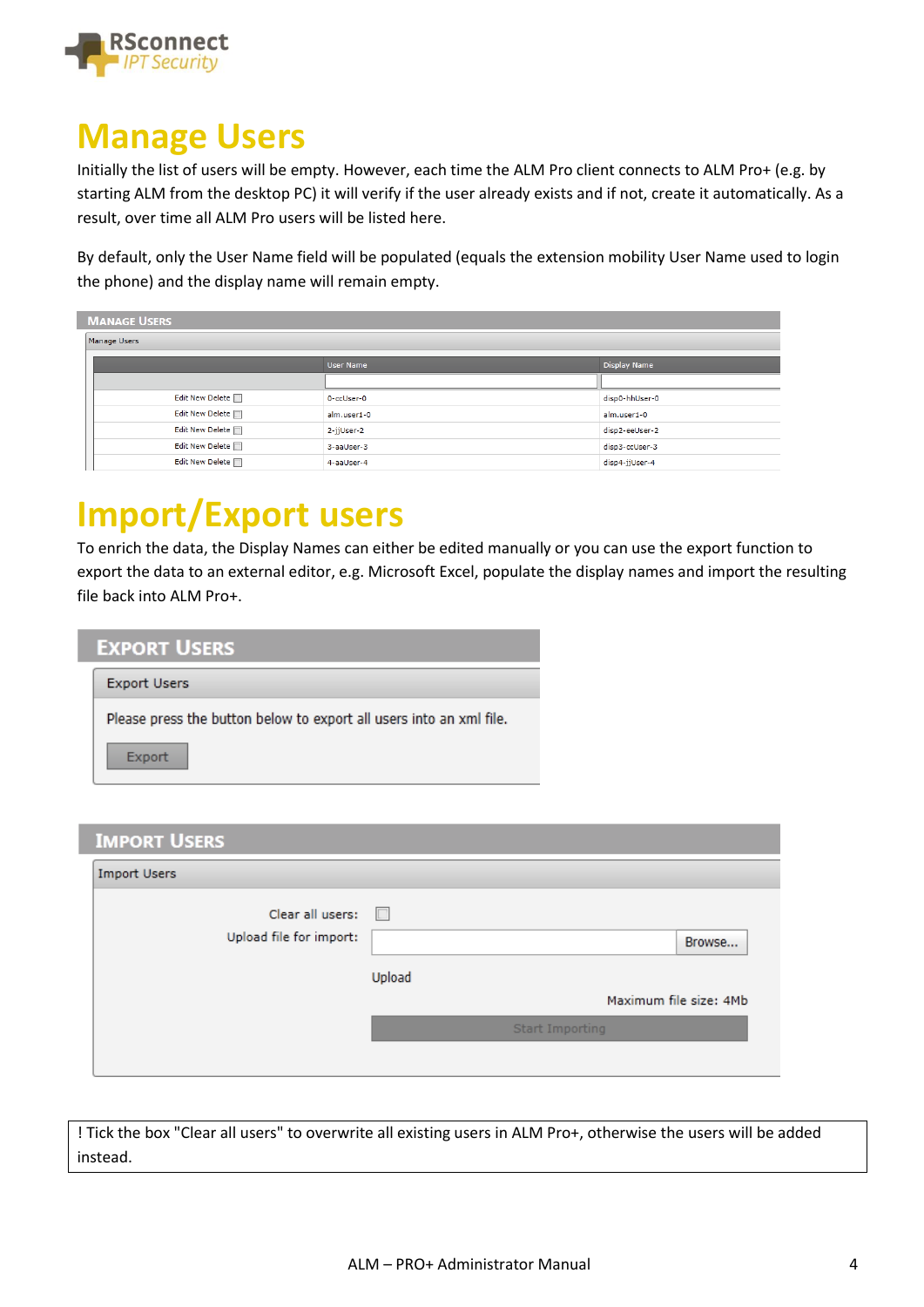

#### <span id="page-4-0"></span>**Operations**

The operations menu contains the following items:

|                     | <b>Operations</b>   | <b>Reports</b> |  |  |  |  |  |  |
|---------------------|---------------------|----------------|--|--|--|--|--|--|
|                     | <b>Manage Stats</b> |                |  |  |  |  |  |  |
|                     | <b>Manage Desks</b> |                |  |  |  |  |  |  |
|                     | <b>Import Desks</b> |                |  |  |  |  |  |  |
| <b>Export Desks</b> |                     |                |  |  |  |  |  |  |

- Manage Stats display a detailed overview of all ALM events
- Manage Desks display and edit available office space/inventory
- Import Desks import inventory information from external sources
- Export Desks export inventory information to external sources

#### <span id="page-4-1"></span>**Manage stats**

The Manage Stats menu displays all events records by ALM Pro clients and allows you to sort, filter and edit the displayed information:

| <b>MANAGE STATS</b>                               |       |                                     |                        |                              |                 |                  |                  |               |                   |           |                          |                      |
|---------------------------------------------------|-------|-------------------------------------|------------------------|------------------------------|-----------------|------------------|------------------|---------------|-------------------|-----------|--------------------------|----------------------|
|                                                   |       |                                     |                        |                              |                 |                  |                  |               |                   |           |                          |                      |
| Drag a column header here to group by that column |       |                                     |                        |                              |                 |                  |                  |               |                   |           |                          |                      |
|                                                   | Id    | <b>Local Time</b>                   | <b>Local Time Zone</b> | Server Time Client Name      |                 | <b>Client IP</b> | <b>Phone MAC</b> | Phone IP      | <b>Phone Type</b> | User Name | <b>Action ID</b>         | <b>Major Version</b> |
|                                                   |       | $\overline{\phantom{a}}$            |                        |                              |                 |                  |                  |               |                   |           | $\overline{\phantom{a}}$ |                      |
| <b>Edit New Delete</b>                            | 10262 | <b>June 20,</b><br>2012<br>09:13:00 | o                      | June 20,<br>2012<br>09:13:00 | <b>DENWAPC1</b> | 192.168.0.155    | 001C58D5F267     | 192.168.0.153 |                   | alm.user2 | Session<br>unlocked      | 4                    |
| <b>Edit New Delete</b>                            | 10261 | June 18,<br>2012<br>14:48:00        | o                      | June 18,<br>2012<br>14:48:41 | <b>DENWAPC1</b> | 192.168.0.155    | 001C58D5F267     | 192.168.0.153 |                   | alm.user2 | Session<br>unlocked      | 4                    |
| <b>Edit New Delete</b>                            | 10260 | June 18,<br>2012<br>14:19:00        | $\Omega$               | June 18,<br>2012<br>14:19:49 | <b>DENWAPC1</b> | 192.168.0.155    | 001C58D5F267     | 192.168.0.153 |                   | alm.user2 | Session<br>unlocked      | 4                    |
|                                                   |       | $3.000 - 10$                        |                        | $7.144 \pm 0.00$             |                 |                  |                  |               |                   |           |                          |                      |

Enter text into the input fields to filter the data in real-time or drag columns to the grey area to group the data. e.g. to quickly find people who are still using a specific old phone model or older ALM software as in the example below:

|              |              | <b>MANAGE STATS</b>                           |                 |                             |                        |                             |                    |                  |                  |               |            |
|--------------|--------------|-----------------------------------------------|-----------------|-----------------------------|------------------------|-----------------------------|--------------------|------------------|------------------|---------------|------------|
|              |              | Major Version ▲                               | Minor Version A |                             |                        |                             |                    |                  |                  |               |            |
|              |              |                                               | <b>Id</b>       | <b>Local Time</b>           | <b>Local Time Zone</b> | <b>Server Time</b>          | <b>Client Name</b> | <b>Client IP</b> | <b>Phone MAC</b> | Phone IP      | Phone Type |
|              |              |                                               |                 | ÷                           |                        |                             |                    |                  |                  |               |            |
| $\checkmark$ |              | Major Version: 1                              |                 |                             |                        |                             |                    |                  |                  |               |            |
|              | >            | Minor Version: 0                              |                 |                             |                        |                             |                    |                  |                  |               |            |
| $\checkmark$ |              | Major Version: 3 (Continued on the next page) |                 |                             |                        |                             |                    |                  |                  |               |            |
|              | $\checkmark$ | Minor Version: 5 (Continued on the next page) |                 |                             |                        |                             |                    |                  |                  |               |            |
|              |              | <b>Edit New Delete</b>                        | 10239           | May 07,<br>2012<br>17:47:00 | $\Omega$               | May 07,<br>2012<br>17:47:52 | DENWAPC1           | 192.168.0.155    |                  |               |            |
|              |              | <b>Edit New Delete</b>                        | 10230           | May 07,<br>2012<br>17:04:00 | $\mathbf 0$            | May 07,<br>2012<br>17:04:44 | MSLAPTOP5715       | 192.168.0.156    | 001C58D5F267     | 192.168.0.153 | cp-7911q   |
|              |              | <b>Edit New Delete</b>                        |                 | May 07,                     |                        | May 07,                     |                    |                  |                  |               |            |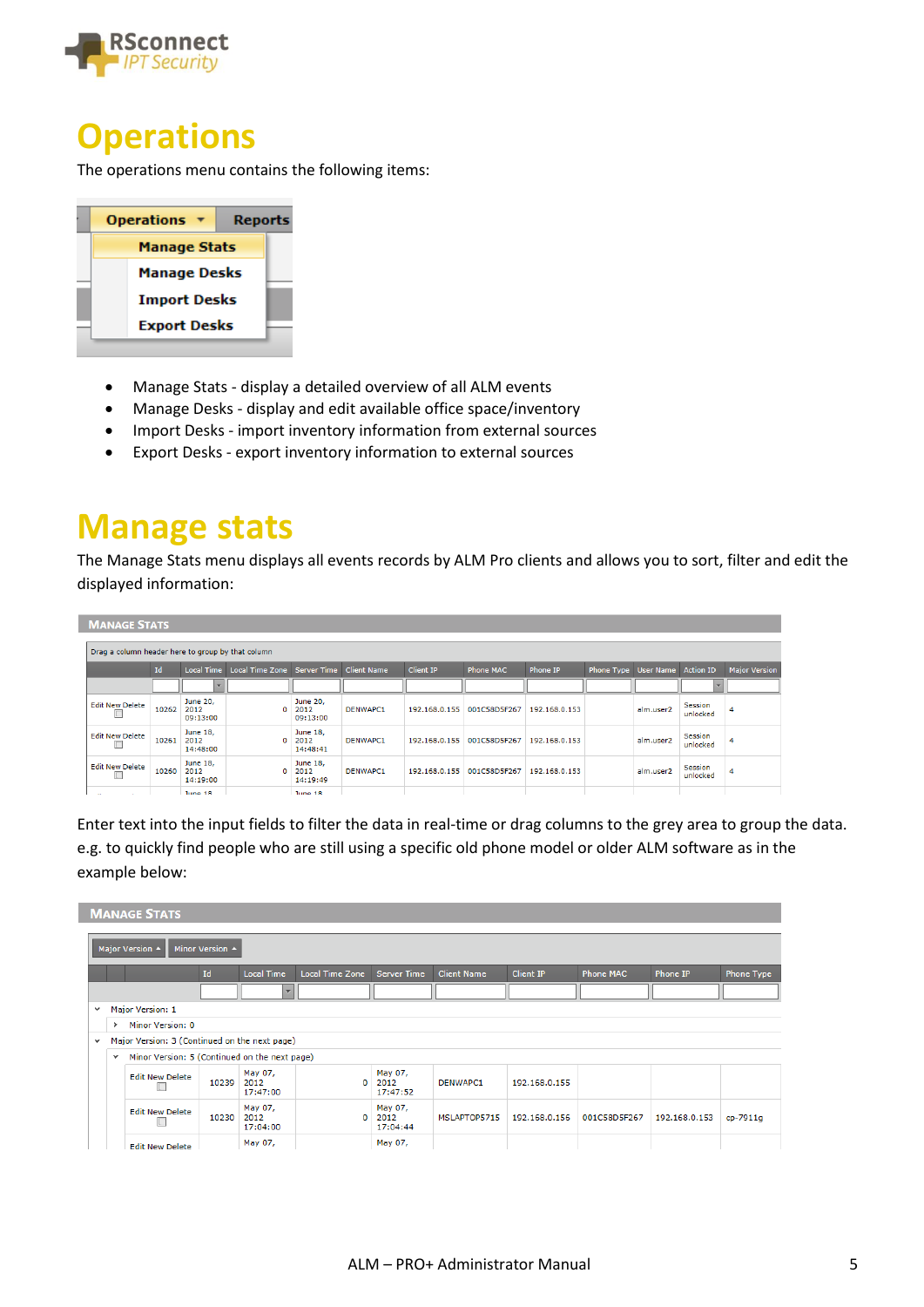

### <span id="page-5-0"></span>**Manage desks**

Use the Manage desks menu to manage inventory, useful to report on desk space and office space usage.

Each phone, identified by its MAC id is assigned a Site code, Area Code and Desk Code (all three optional and max 3 characters). This allows the reports to group and filter phone usage on desk, area and site level.

| <b>MANAGE DESKS</b> |                     |            |            |           |
|---------------------|---------------------|------------|------------|-----------|
| Manage Users        |                     |            |            |           |
| <b>#</b>            | <b>Phone MAC</b>    | Site Code  | Area Code  | Desk Code |
|                     |                     |            |            |           |
| Edit New Delete     | SEP0102030401020304 | <b>FIN</b> | <b>AMS</b> | 813       |
| Edit New Delete     | SEP0102030401020321 | <b>FIN</b> | <b>AMS</b> | 214       |

# <span id="page-5-1"></span>**Import/Export desks**

Use these options to import/export the inventory into an xml file which can be read or written by external applications, like Microsoft Excel. Useful to feed the information from an external database

| <b>IMPORT DESKS</b>     |                        |
|-------------------------|------------------------|
| <b>Import Users</b>     |                        |
| Clear all desks:        |                        |
| Upload file for import: | Browse                 |
|                         | Upload                 |
|                         | Maximum file size: 4Mb |
|                         | Start Importing        |
|                         |                        |

### <span id="page-5-2"></span>**Reports**

The following report categories are available:

| <b>Settings</b><br>Reports $\mathbf{\bar{x}}$ | About |
|-----------------------------------------------|-------|
| <b>Actions</b>                                |       |
| Logging                                       |       |
| <b>Settings - Groups - Users</b>              |       |
| <b>Licenses</b>                               |       |

- Actions report ALM user actions
- Logging report phone usage
- Settings report (custom) ALM settings
- Licenses report license distribution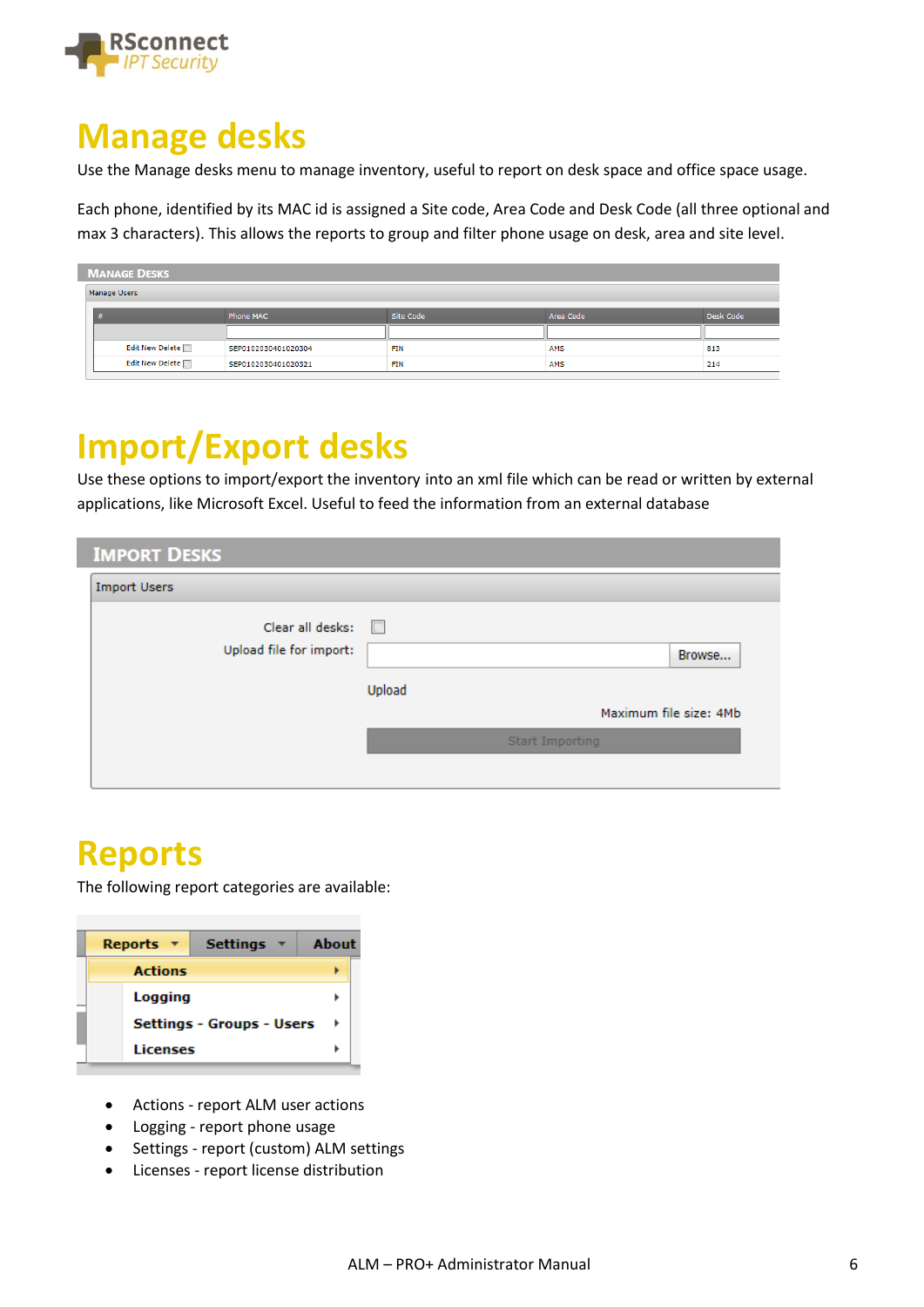

### <span id="page-6-0"></span>**Actions**

The **actions** reports display the activities of the ALM users. Activities are actions like logon, lock the pc, unlock the pc, etc.

| Reports $\tau$<br>Settings $\overline{v}$ | About $\overline{v}$ |                                           |
|-------------------------------------------|----------------------|-------------------------------------------|
| <b>Actions</b>                            |                      | <b>List of all Actions</b>                |
| Logging                                   |                      | Filter all fields - Group: Year/Month/Day |
| <b>Settings - Groups - Users</b>          |                      | <b>Group: Year/Month/Day</b>              |
| Licenses                                  |                      | <b>Group: Year/Month</b>                  |

These reports show statistics about the usage of ALM, grouped by year/month/day and filtered by customer criteria:

|                | $\mathcal{L}$ $\mathcal{L}$ $\mathcal{L}$ $\mathcal{L}$ $\mathcal{L}$ $\mathcal{L}$ $\mathcal{L}$ $\mathcal{L}$ $\mathcal{L}$ $\mathcal{L}$ $\mathcal{L}$ $\mathcal{L}$ $\mathcal{L}$ $\mathcal{L}$ $\mathcal{L}$ $\mathcal{L}$ $\mathcal{L}$ $\mathcal{L}$ $\mathcal{L}$ $\mathcal{L}$ $\mathcal{L}$ $\mathcal{L}$ $\mathcal{L}$ $\mathcal{L}$ $\mathcal{$ | <sub>of</sub><br>$\mathbf{1}$<br>$\vert$ 3<br>× | <b>D DI B B</b><br>Pdf<br>۳ |
|----------------|-------------------------------------------------------------------------------------------------------------------------------------------------------------------------------------------------------------------------------------------------------------------------------------------------------------------------------------------------------------|-------------------------------------------------|-----------------------------|
| Filter values: | <b>RSconnect</b><br><b>IPT Security</b>                                                                                                                                                                                                                                                                                                                     | <b>Actions</b><br><b>Group by: Year/Month</b>   |                             |
|                | Date: -<br>Action:                                                                                                                                                                                                                                                                                                                                          |                                                 |                             |
| Year           | Month                                                                                                                                                                                                                                                                                                                                                       | Action                                          | Occurence                   |
| 2011           |                                                                                                                                                                                                                                                                                                                                                             |                                                 |                             |
|                | 8                                                                                                                                                                                                                                                                                                                                                           |                                                 |                             |
|                |                                                                                                                                                                                                                                                                                                                                                             | Cable plugged in                                | 543                         |
|                |                                                                                                                                                                                                                                                                                                                                                             | Cabled unplugged                                | 542                         |
|                |                                                                                                                                                                                                                                                                                                                                                             | <b>Docked</b>                                   | 522                         |
|                |                                                                                                                                                                                                                                                                                                                                                             | <b>Exit application</b>                         | 548                         |
|                |                                                                                                                                                                                                                                                                                                                                                             | Login clicked                                   | 525                         |
|                |                                                                                                                                                                                                                                                                                                                                                             | Logout clicked                                  | 504                         |
|                |                                                                                                                                                                                                                                                                                                                                                             | Lost device connection                          | 525                         |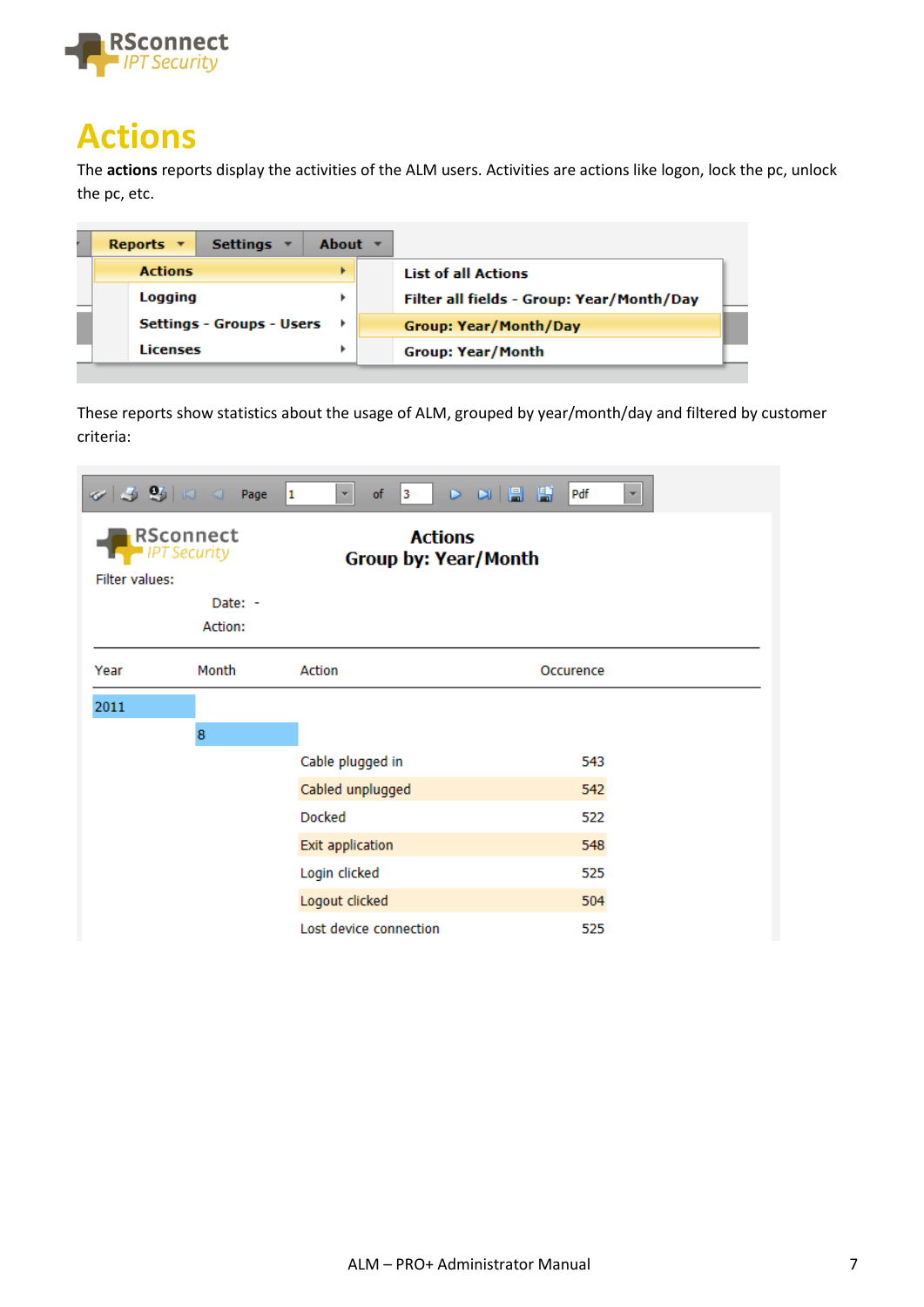

# <span id="page-7-0"></span>**Logging**

The **Logging** reports show timelines, login, logout durations, etc and could be helpful managing your VoIP capacity and report defects on regular usage.

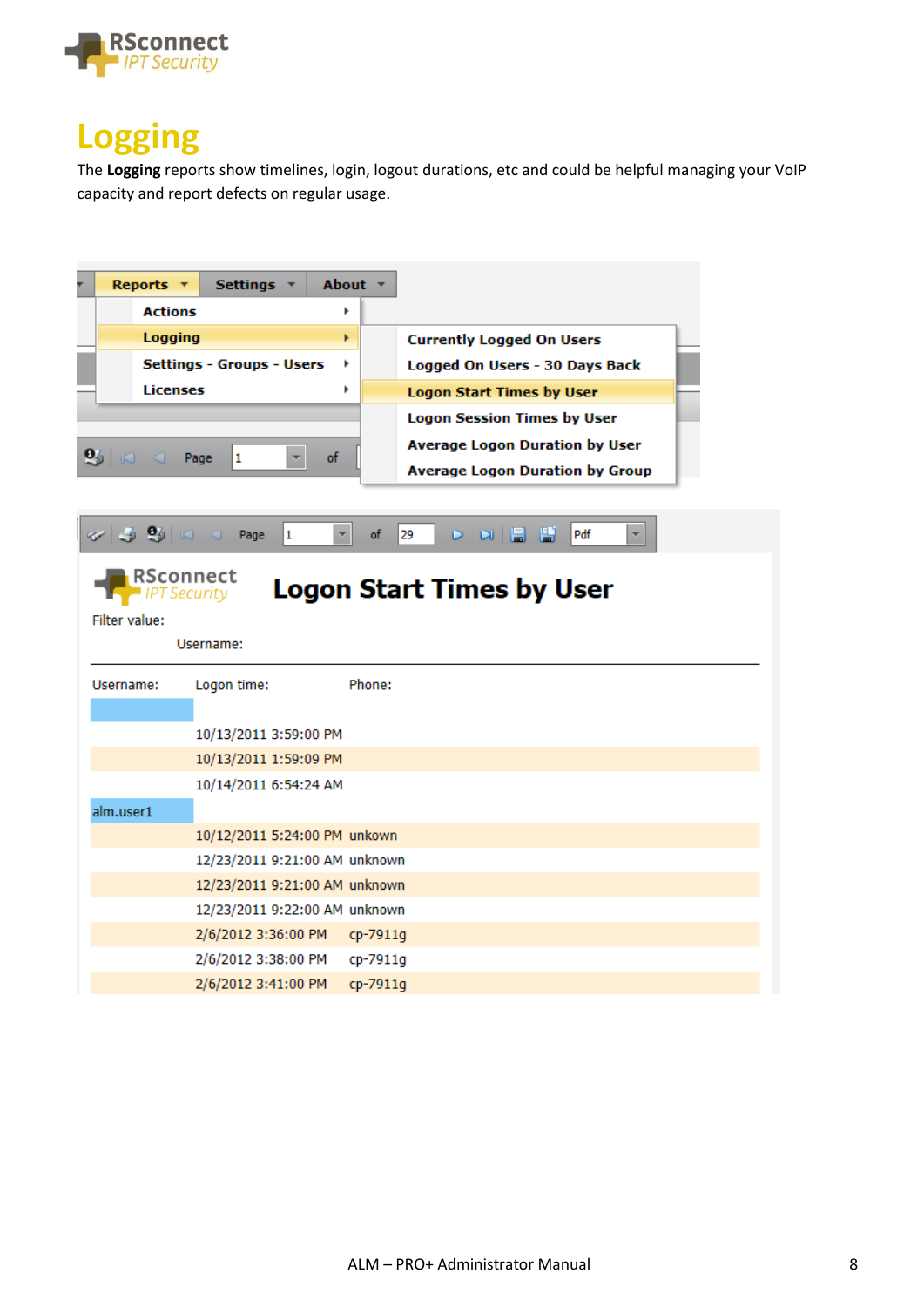

# <span id="page-8-0"></span>**Settings – Groups - Users**

The **Settings-Groups-Users** reports display information about the ALM settings and permissions granted.

| Reports $\overline{ }$<br><b>Settings</b> | About $\overline{z}$ |                                        |
|-------------------------------------------|----------------------|----------------------------------------|
| <b>Actions</b>                            | Þ                    |                                        |
| Logging                                   | ▶                    | <b>Currently Logged On Users</b>       |
| <b>Settings - Groups - Users</b>          |                      | Logged On Users - 30 Days Back         |
| Licenses                                  |                      | <b>Logon Start Times by User</b>       |
|                                           |                      | <b>Logon Session Times by User</b>     |
| $\overline{\phantom{a}}$                  | of                   | <b>Average Logon Duration by User</b>  |
| Page<br>$\Box$                            |                      | <b>Average Logon Duration by Group</b> |

| 1<br>$\overline{\mathbf{v}}$             | of<br>$\vert 1 \vert$ | D D   B   B<br>Pdf<br>$\overline{\mathbf{v}}$ |
|------------------------------------------|-----------------------|-----------------------------------------------|
| RSconnect<br>$\blacksquare$ IPT Security | <b>Group Settings</b> |                                               |
| <b>Filter values:</b>                    |                       |                                               |
| Group name:                              |                       |                                               |
| Setting description:                     |                       |                                               |
| Setting value:                           |                       |                                               |
| Group                                    | Priority              |                                               |
| Setting description                      |                       | Value                                         |
| Amsterdam                                | 1                     |                                               |
| Skip WiFi NIC during detect              |                       | true                                          |
| Allow users to change logon settings     |                       | true                                          |
| Host file                                |                       | c:\program files\alm\hosts.csv                |
| Paris                                    | $\overline{2}$        |                                               |
| Log file folder location                 |                       | Application                                   |
| Find IP Phone                            |                       | Manual                                        |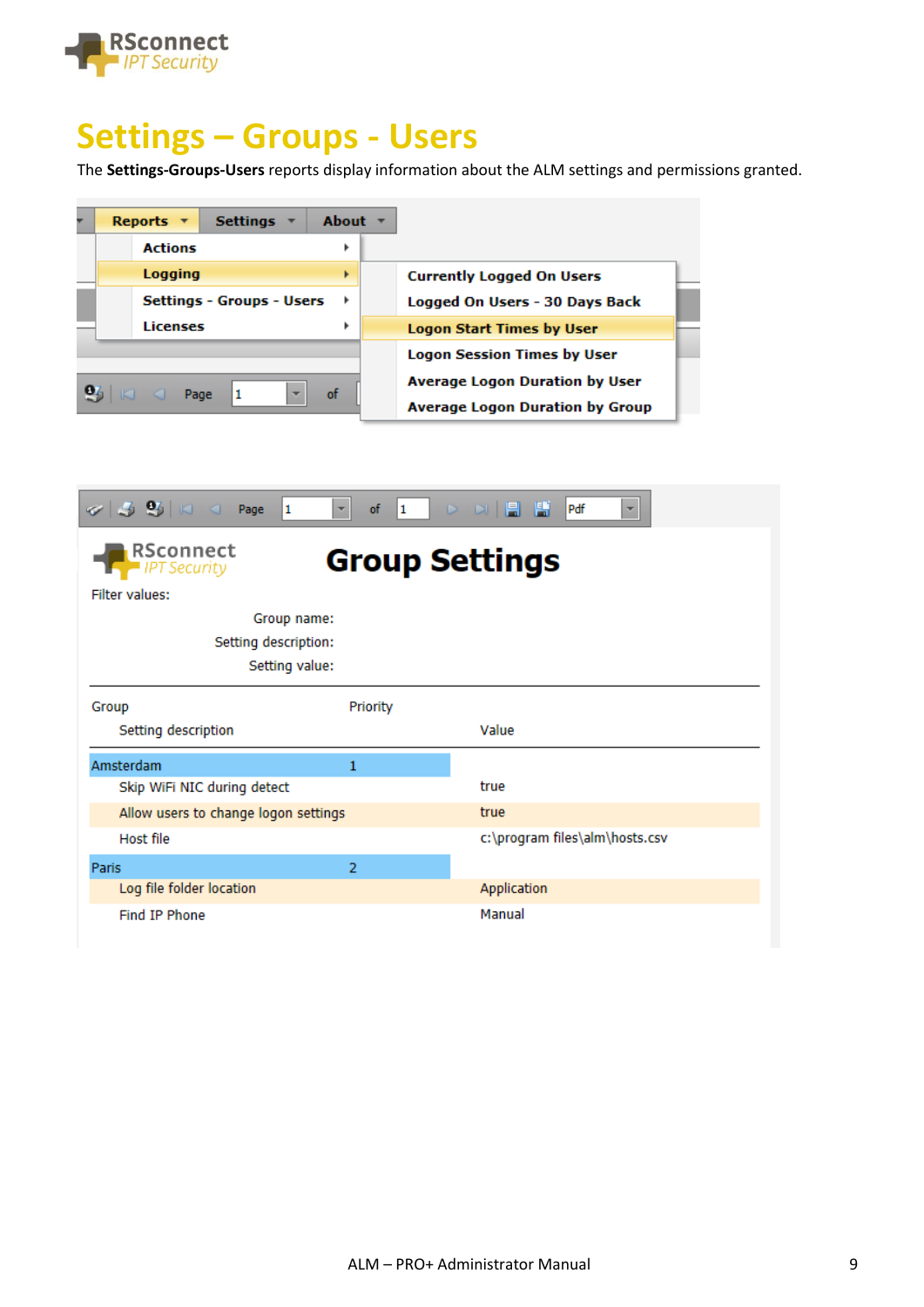

#### <span id="page-9-0"></span>**Licenses**

The **Licenses** reports show the licenses in use and downloaded by ALM clients



| $\mathcal{O}$ $\mathcal{O}$ $\mathcal{O}$ $\mathcal{O}$ $\mathcal{O}$ $\mathcal{O}$ $\mathcal{O}$ $\mathcal{O}$ $\mathcal{O}$ $\mathcal{O}$ $\mathcal{O}$ $\mathcal{O}$ $\mathcal{O}$ $\mathcal{O}$ $\mathcal{O}$ $\mathcal{O}$ $\mathcal{O}$ $\mathcal{O}$ $\mathcal{O}$ $\mathcal{O}$ $\mathcal{O}$ $\mathcal{O}$ $\mathcal{O}$ $\mathcal{O}$ $\mathcal{$ | 1<br>of<br>$\overline{\mathbf{v}}$<br>1 | D D   B   B<br>Pdf | $\overline{\mathbf{v}}$ |
|-------------------------------------------------------------------------------------------------------------------------------------------------------------------------------------------------------------------------------------------------------------------------------------------------------------------------------------------------------------|-----------------------------------------|--------------------|-------------------------|
| RSconnect<br><b>IPT Security</b>                                                                                                                                                                                                                                                                                                                            |                                         | Licences           |                         |
| <b>Filter values:</b>                                                                                                                                                                                                                                                                                                                                       |                                         |                    |                         |
| Licence Description:                                                                                                                                                                                                                                                                                                                                        |                                         |                    |                         |
| <b>Effective date:</b>                                                                                                                                                                                                                                                                                                                                      |                                         |                    |                         |
| Uploaded:                                                                                                                                                                                                                                                                                                                                                   |                                         |                    |                         |
| Group:                                                                                                                                                                                                                                                                                                                                                      |                                         |                    |                         |
| Licence description                                                                                                                                                                                                                                                                                                                                         | <b>Effective date</b>                   | Group              | Priority                |
| File name                                                                                                                                                                                                                                                                                                                                                   |                                         |                    | Uploaded date           |
| Hash                                                                                                                                                                                                                                                                                                                                                        |                                         |                    |                         |
| ALM eval                                                                                                                                                                                                                                                                                                                                                    | 2010.01.09. 0:00                        | Amsterdam          | 1                       |
| $alm_3_5$                                                                                                                                                                                                                                                                                                                                                   |                                         |                    | 2011.10.10. 0:00        |
| 4bbae3685285576de4d2ed2c235582c5                                                                                                                                                                                                                                                                                                                            |                                         |                    |                         |
| alm_3_51                                                                                                                                                                                                                                                                                                                                                    | 2011.10.01. 0:00                        | Paris              | $\overline{2}$          |
| almmodule.lic                                                                                                                                                                                                                                                                                                                                               |                                         |                    | 2011.10.12. 14:10       |
| 4bbae3685285576de4d2ed2c235582c5                                                                                                                                                                                                                                                                                                                            |                                         |                    |                         |
| ALM licentie december                                                                                                                                                                                                                                                                                                                                       | 2011.11.01. 0:00                        |                    |                         |
| almmodule.lic                                                                                                                                                                                                                                                                                                                                               |                                         |                    | 2011.11.03. 21:41       |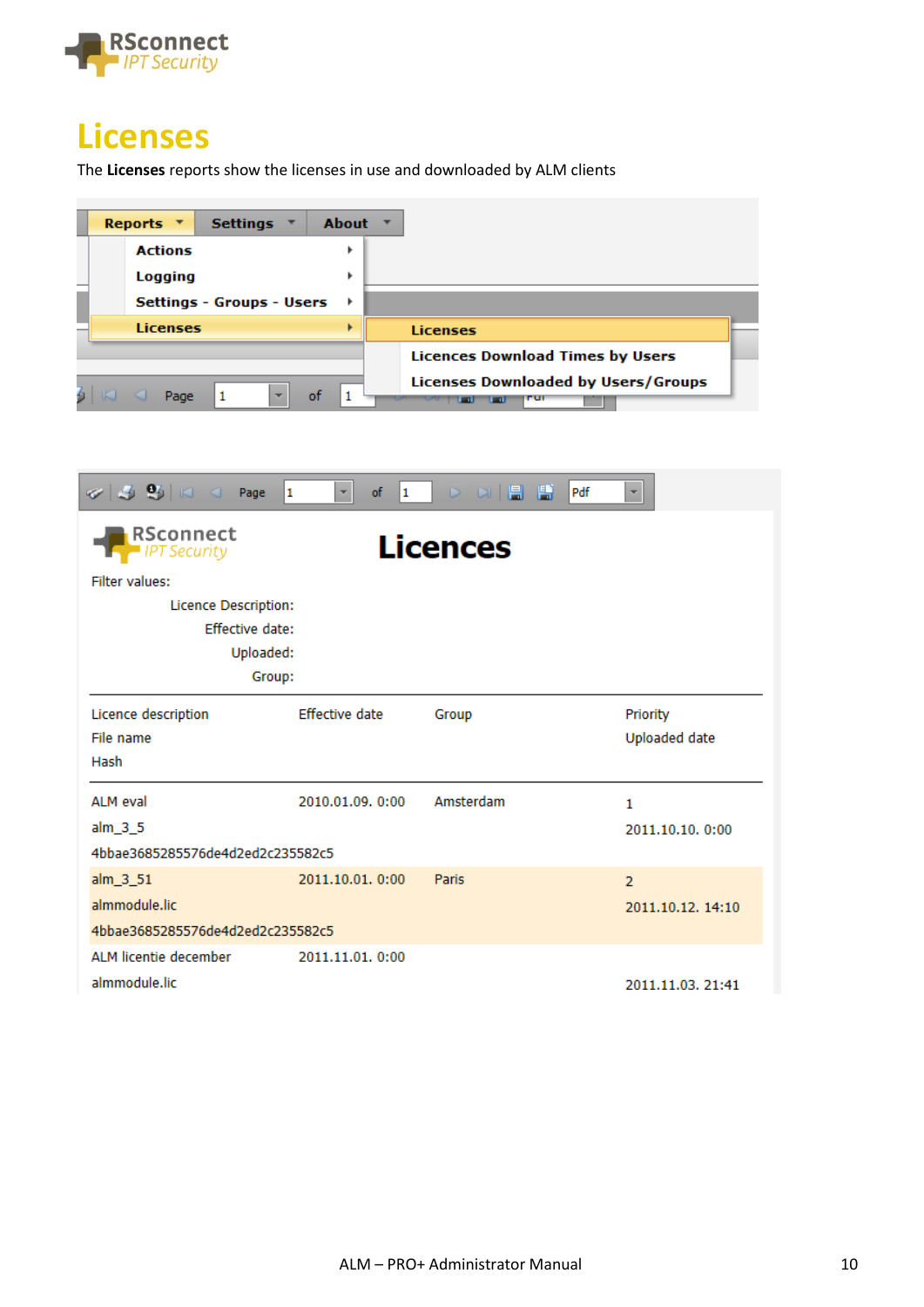

### <span id="page-10-0"></span>**Settings**

Open the Settings menu at the top to display the following options:



The Settings menu allows you to configure ALM and user settings

- Group policy Create groups and assign permissions and settings
- User policy Assign individual permissions and settings to specific users
- Manage User Group Assign users to groups
- Values Manage default values for ALM settings
- Time Manage custom day parts for reporting purposes
- License Manager Upload and assign new ALM Pro license files

### <span id="page-10-1"></span>**Group policy**

Open the Group Policy to display the groups currently defined.

It's recommended to create a group for each geographical location of your organization. However other ways of splitting your ALM users is possible, such as by department or function.

Note that a user (employee) can be a member of multiple groups at the same time.

| <b>Group Policy</b>         |             |          |                |  |  |  |
|-----------------------------|-------------|----------|----------------|--|--|--|
| #                           | Description | Priority | <b>Default</b> |  |  |  |
|                             |             |          | ÷              |  |  |  |
| Edit New Delete   Amsterdam |             |          |                |  |  |  |
| Edit New Delete   Paris     |             | 2        |                |  |  |  |
|                             |             |          |                |  |  |  |

Click on a description of a group (e.g. Amsterdam) to display its defined settings: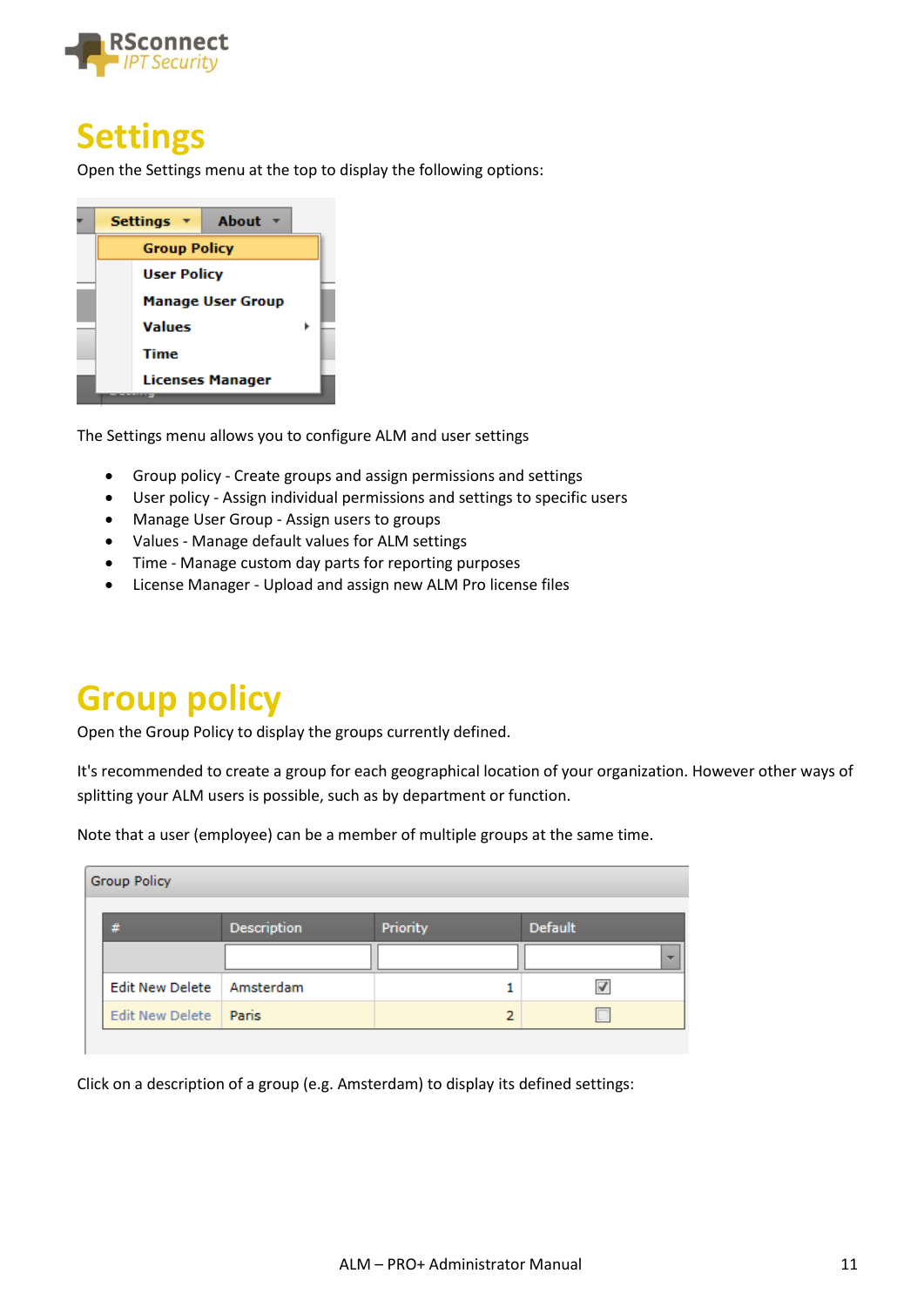

|                         | Setting                                      | Value                          |                             |
|-------------------------|----------------------------------------------|--------------------------------|-----------------------------|
|                         | Skip VM Ware NIC during detect               | true                           |                             |
| П                       | Skip WiFi NIC during detect                  | true                           |                             |
|                         | Enable logging                               | false                          |                             |
| $\overline{\mathbf{v}}$ | Log file folder location                     | Application                    | <b>Change Default Value</b> |
| П                       | Autodetect IE proxy settings                 | true                           |                             |
|                         | User interface language                      | en                             |                             |
| П                       | Override CCM user page                       | http://                        |                             |
| $\Box$                  | Allow users to change logon settings         | true                           |                             |
| $\overline{\mathbf{v}}$ | Find IP Phone                                | Manual                         | <b>Change Default Value</b> |
| П                       | Host file                                    | c:\program files\alm\hosts.csv |                             |
|                         | Show detection results on main screen I true |                                |                             |

To include/exclude a setting in a group, simply check or uncheck the checkbox.

In order to change the default value for the setting, click the button "Change Default value". This will display a popup listing the available options.

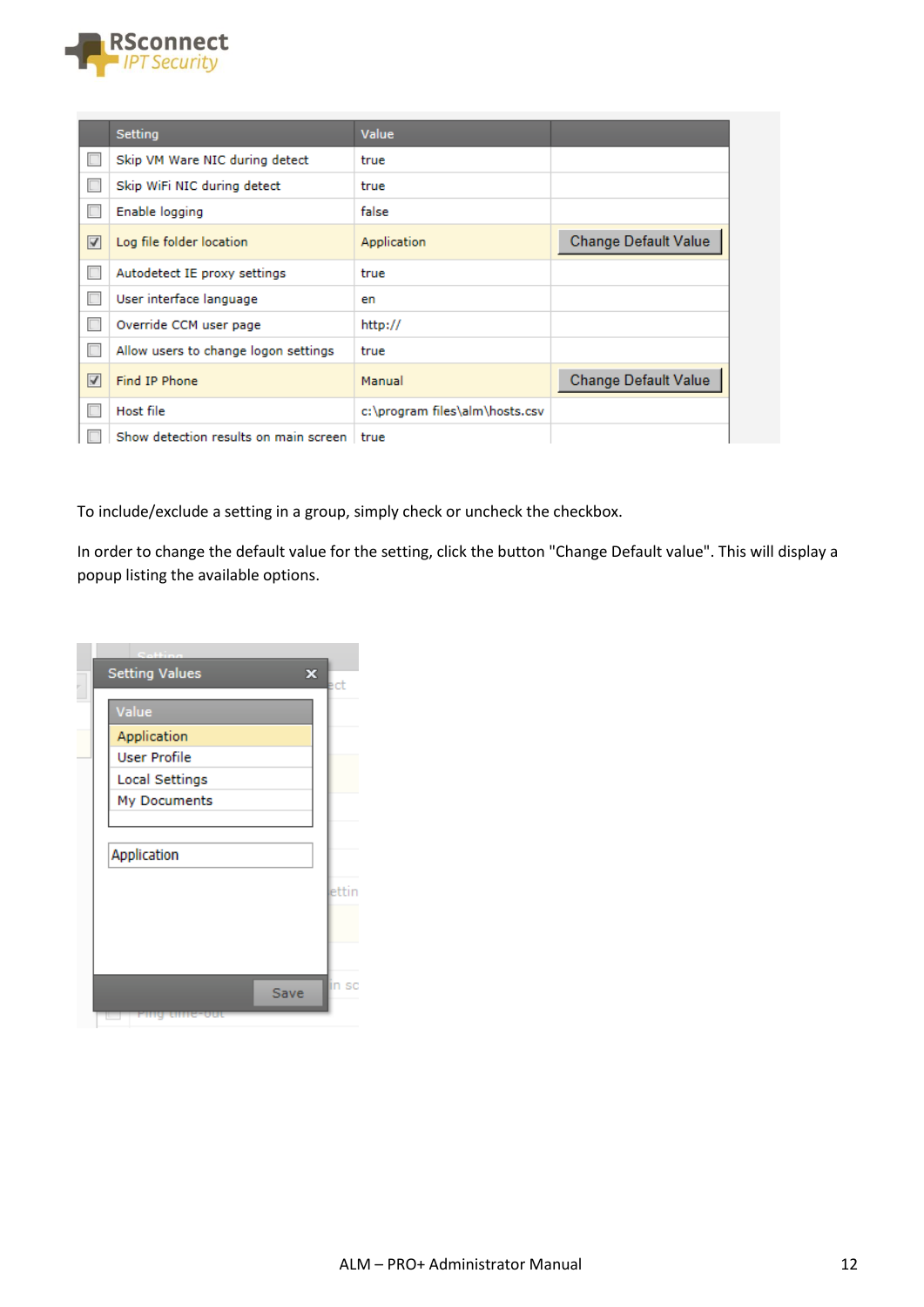

#### <span id="page-12-0"></span>**User policy**

Open the Settings/User menu to manage individual settings for specific users. Individual settings receive higher priority over group settings.

| <b>User Policy</b>     |                  |                     |   |                                         |                                   |  |               |
|------------------------|------------------|---------------------|---|-----------------------------------------|-----------------------------------|--|---------------|
|                        | <b>User Name</b> | <b>Display Name</b> |   | <b>Setting</b>                          | Value                             |  | <b>Groups</b> |
|                        |                  |                     |   | Skip VM Ware NIC during                 | true                              |  | Amsterdam     |
| <b>Edit New Delete</b> | 0-ccUser-0       | disp0-hhUser-0      |   | detect                                  |                                   |  | Paris         |
| <b>Edit New Delete</b> | alm.user1-0      | alm.user1-0         |   | Skip WiFi NIC during detect             | true                              |  |               |
| <b>Edit New Delete</b> | 2-jjUser-2       | disp2-eeUser-2      |   | Enable logging                          | false                             |  |               |
|                        |                  |                     |   | Log file folder location                | Application                       |  |               |
| <b>Edit New Delete</b> | 3-aalJser-3      | disp3-ccUser-3      |   | Autodetect IE proxy settings            | true                              |  |               |
| <b>Edit New Delete</b> | 4-aaUser-4       | disp4-jjUser-4      |   |                                         |                                   |  |               |
| <b>Edit New Delete</b> | 5-hhUser-5       | disp5-hhUser-5      |   | User interface language                 | en                                |  |               |
| <b>Edit New Delete</b> | 6-aallser-6      | disp6-ggUser-6      |   | Override CCM user page                  | http://                           |  |               |
| <b>Edit New Delete</b> | 7-aalJser-7      | disp7-ddUser-7      |   | Allow users to change logon<br>settings | true                              |  |               |
| <b>Edit New Delete</b> | 8-iiUser-8       | disp8-ccUser-8      |   |                                         |                                   |  |               |
| <b>Edit New Delete</b> | 9-ggUser-9       | disp9-bbUser-9      |   | Find IP Phone                           | <b>Automatic CDP/LLDP</b>         |  |               |
| <b>Edit New Delete</b> | 10-ddUser-10     | disp10-kkUser-10    | П | Host file                               | c:\program<br>files\alm\hosts.csv |  |               |
| <b>Edit New Delete</b> | 11-kkUser-11     | disp11-aalJser-11   |   | Chow detection couldn on main.          |                                   |  |               |

#### <span id="page-12-1"></span>**Manage user groups**

Open the Settings/Manage User Group menu to assign users to defined groups.

#### **MANAGE USER GROUPS**

| Manage User Groups |                  |                     |
|--------------------|------------------|---------------------|
| <b>Group Name</b>  | <b>User Name</b> | <b>Display Name</b> |
|                    |                  |                     |
| Amsterdam          | 3-aaUser-3       | disp3-ccUser-3      |
| Paris              | 6-aaUser-6       | disp6-ggUser-6      |
|                    | 8-iiUser-8       | disp8-ccUser-8      |
|                    | 12-iiUser-12     | disp12-ccUser-12    |
|                    | 13-bbUser-13     | disp13-jjUser-13    |
|                    | 14-bbUser-14     | disp14-kkUser-14    |
|                    | 11-kkUser-11     | disp11-aaUser-11    |
|                    |                  |                     |

# <span id="page-12-2"></span>**Features and permissions (values)**

Open the Settings/Values menu to manage to available features and permissions.

|        | Settings Values                                            |                                            |             |                 |  |  |  |  |
|--------|------------------------------------------------------------|--------------------------------------------|-------------|-----------------|--|--|--|--|
| Id     | <b>Description</b><br>Default Value<br><b>Registry Key</b> |                                            |             |                 |  |  |  |  |
| 10     | <b>Edit New Delete</b>                                     | Skip VM Ware NIC during detect             | true        | any             |  |  |  |  |
| 20     | <b>Edit New Delete</b>                                     | Skip WiFi NIC during detect                | true        | any             |  |  |  |  |
| 30     | <b>Edit New Delete</b>                                     | Enable logging                             | false       | any             |  |  |  |  |
| 40     | <b>Edit New Delete</b>                                     | Log file folder location                   | Application | LogFileLocation |  |  |  |  |
| $\sim$ | <b>CONTRACTOR</b><br><b>COLLA</b>                          | $\sim 10^{-1}$<br><b>CALL AND A REPORT</b> |             |                 |  |  |  |  |

Although by default all supported features and permissions are listed, during the lifetime of the application, additional features might be added.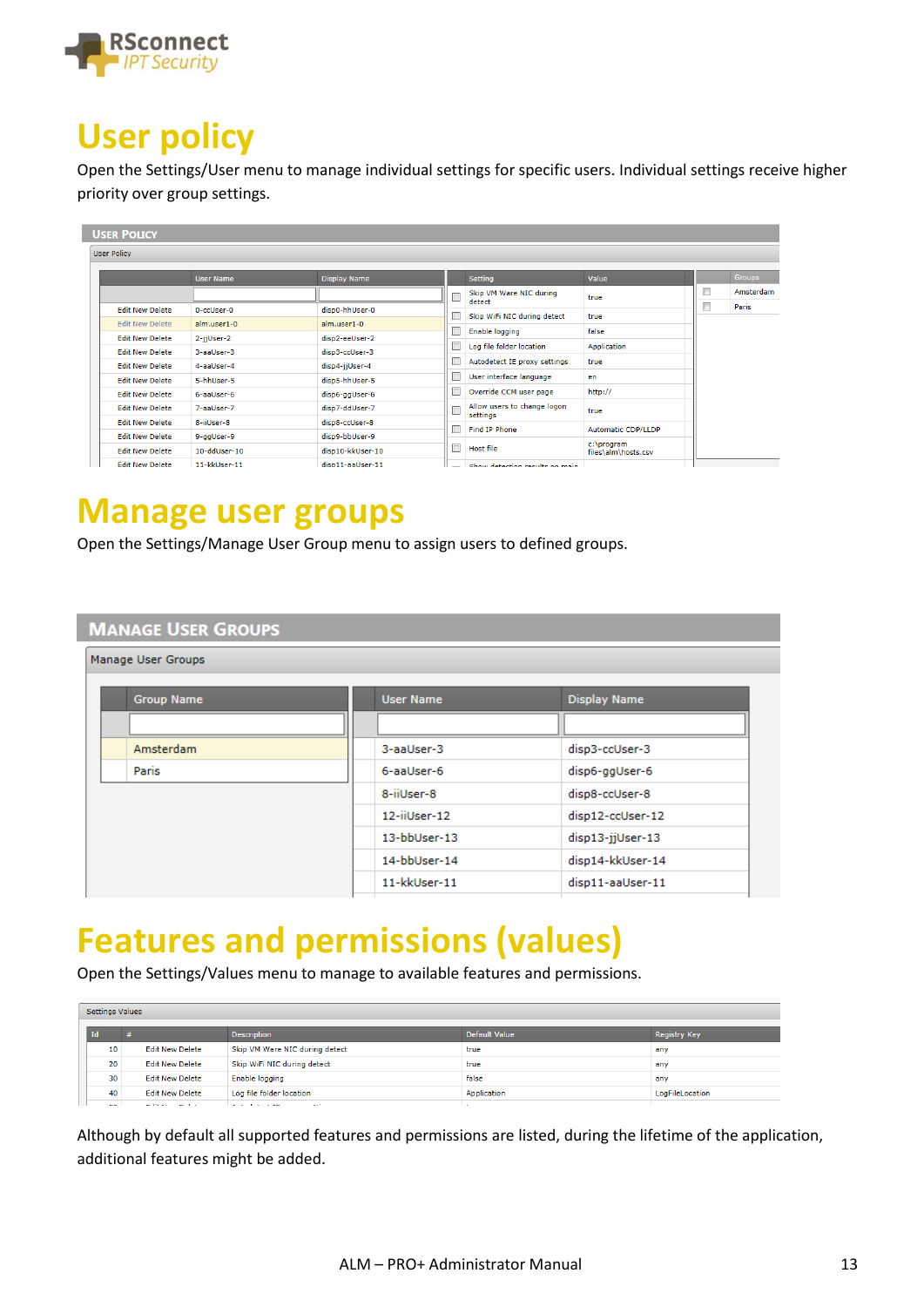

Open the Manage Settings default values menu to view and/or edit the possible options for each of the setting as listed below:

|              | Settings Default Values                 |                       |  |  |  |
|--------------|-----------------------------------------|-----------------------|--|--|--|
|              | #                                       | Value                 |  |  |  |
| >            | Setting: Skip VM Ware NIC during detect |                       |  |  |  |
| >            | Setting: Skip WiFi NIC during detect    |                       |  |  |  |
| >            | Setting: Enable logging                 |                       |  |  |  |
| $\checkmark$ | Setting: Log file folder location       |                       |  |  |  |
|              | <b>Edit New Delete</b>                  | Application           |  |  |  |
|              | <b>Edit New Delete</b>                  | <b>User Profile</b>   |  |  |  |
|              | <b>Edit New Delete</b>                  | <b>Local Settings</b> |  |  |  |
|              | <b>Edit New Delete</b>                  | My Documents          |  |  |  |
| >            | Setting: Autodetect IE proxy settings   |                       |  |  |  |

# <span id="page-13-0"></span>**Custom day parts (times)**

Open the Settings - Time menu to view and/or edit the day parts. Day parts are useful to group reported startand end times into day parts

| <b>MANAGE TIME</b>     |                    |              |            |  |  |  |  |
|------------------------|--------------------|--------------|------------|--|--|--|--|
| Time                   |                    |              |            |  |  |  |  |
|                        | <b>Description</b> | <b>Start</b> | $\sim$ End |  |  |  |  |
| <b>Edit New Delete</b> | Early              | 00:00        | 09:00      |  |  |  |  |
| <b>Edit New Delete</b> | Morning            | 09:00        | 11:30      |  |  |  |  |
| <b>Edit New Delete</b> | Lunch              | 11:30        | 12:30      |  |  |  |  |
| <b>Edit New Delete</b> | Afternoon          | 12:30        | 17:00      |  |  |  |  |
| <b>Edit New Delete</b> | Late               | 17:00        | 23:59      |  |  |  |  |

#### <span id="page-13-1"></span>**License Manager**

Especially when multiple ALM locations need to be maintained, the License Manager is helpful in managing, scheduling and deployment of license updates.

Open the Settings/License manager to display the current licenses in use:

| <b>LICENCE MANAGER</b> |                                                                                                 |                 |                  |                       |                                        |                                  |                              |
|------------------------|-------------------------------------------------------------------------------------------------|-----------------|------------------|-----------------------|----------------------------------------|----------------------------------|------------------------------|
| Licence Manager        |                                                                                                 |                 |                  |                       |                                        |                                  |                              |
|                        | Local Date/Time: Friday, June 29, 2012                                                          |                 |                  |                       |                                        |                                  |                              |
|                        | Current Licence: ALM Server<br>Effective Date: 5/1/2012 12:00:00 AM<br>File Name: almmodule.lic |                 |                  |                       |                                        |                                  |                              |
|                        | <b>Description</b>                                                                              | <b>Uploaded</b> | <b>File Name</b> | <b>Effective Date</b> | Group Id                               | <b>File Data Hash</b>            | <b>Download Licence file</b> |
|                        |                                                                                                 |                 |                  | $\mathbf{v}$          | All Groups;<br>$\overline{\mathbf{v}}$ |                                  |                              |
| <b>Edit New Delete</b> | <b>ALM Server</b>                                                                               | 5/9/2012        | almmodule.lic    | 5/1/2012              | Paris: 2                               | 6c244e571bab0dcd021c01accf013ff5 | <b>Download</b>              |
| <b>Edit New Delete</b> | <b>ALM</b> licentie<br>december                                                                 | 11/3/2011       | almmodule.lic    | 11/1/2011             |                                        | 8f19837c1a8dfea144042c3dc274375d | <b>Download</b>              |
| <b>Edit New Delete</b> | alm 3 51                                                                                        | 10/12/2011      | almmodule.lic    | 10/1/2011             | Paris; 2                               | 4bbae3685285576de4d2ed2c235582c5 | Download                     |
| <b>Edit New Delete</b> | ALM eval                                                                                        | 10/10/2011      | alm_3_5          | 1/9/2010              | Amsterdam: 1                           | 4bbae3685285576de4d2ed2c235582c5 | <b>Download</b>              |

When there is a new license available for your organization (typically once a year), your organization's administrative contact will be notified to download its file from the RSconnect CSC.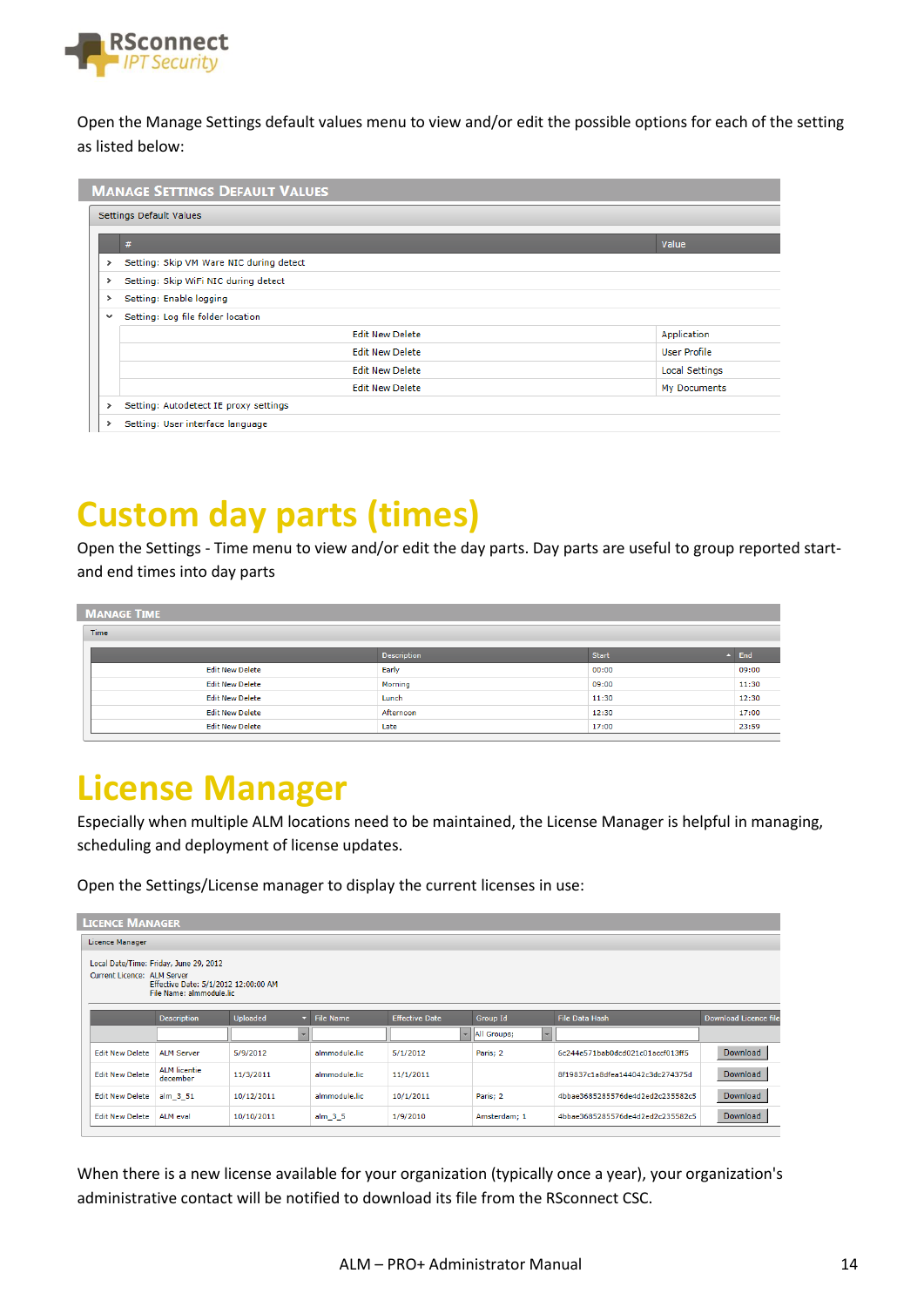

Once downloaded it can be added to this page to schedule a deployment.

Each ALM client application will check on a regular basis if there's a new license available for the group to which the ALM client user belongs.

### <span id="page-14-0"></span>**Sys admins**

I

| <b>Sys Admins</b>      | <b>Users</b> |  |
|------------------------|--------------|--|
| <b>Change Password</b> |              |  |
| <b>Change eMail</b>    |              |  |
| <b>Manage Admins</b>   |              |  |

# <span id="page-14-1"></span>**Change e-mail/password**

Use the Change Password and Change e-mail options to update the currently logged in user data.

| <b>CHANGE EMAIL ADDRESS</b> |                      |                      |  |  |
|-----------------------------|----------------------|----------------------|--|--|
| Change Mail                 |                      |                      |  |  |
| Username:<br>eMail address: | myname@mycompany.net | Change eMail address |  |  |

| <b>CHANGE PASSWORD</b>       |                 |  |
|------------------------------|-----------------|--|
| Change eMail                 |                 |  |
| Username: I<br>New password: |                 |  |
|                              | Change password |  |
|                              |                 |  |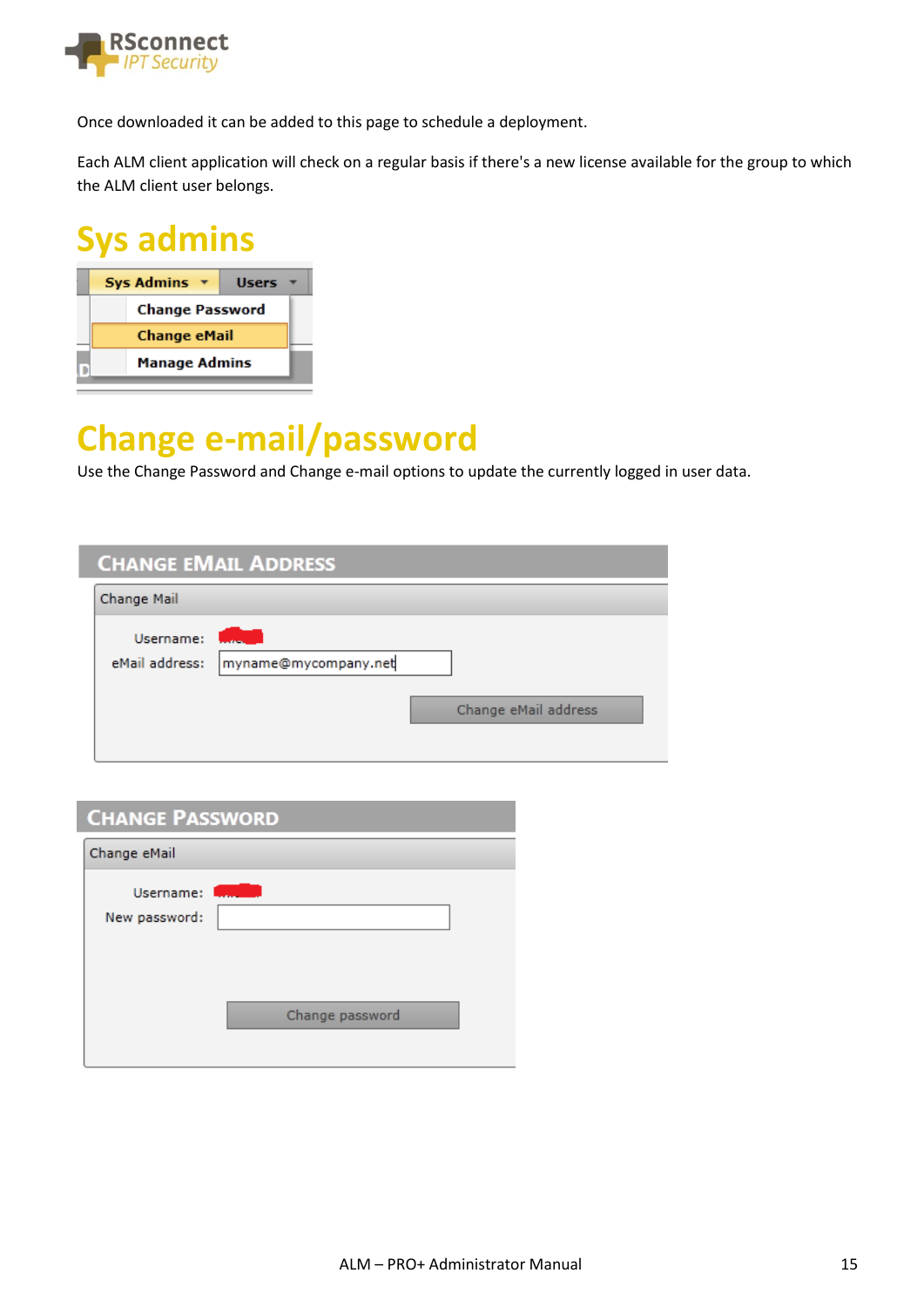

#### <span id="page-15-0"></span>**Manage admins**

! Depending on your permissions and the version of ALM Pro+ this feature might not be available.

Use the Manage Admins menu to manage admins who have access to ALM Pro+ within your organization.

#### **MANAGE ADMINS**

| Manage Admins |                   |                  |             |
|---------------|-------------------|------------------|-------------|
|               |                   | <b>User Name</b> | e Mail      |
|               | <b>New Delete</b> |                  |             |
|               | <b>New Delete</b> |                  | <b>SALE</b> |
|               | <b>New Delete</b> |                  |             |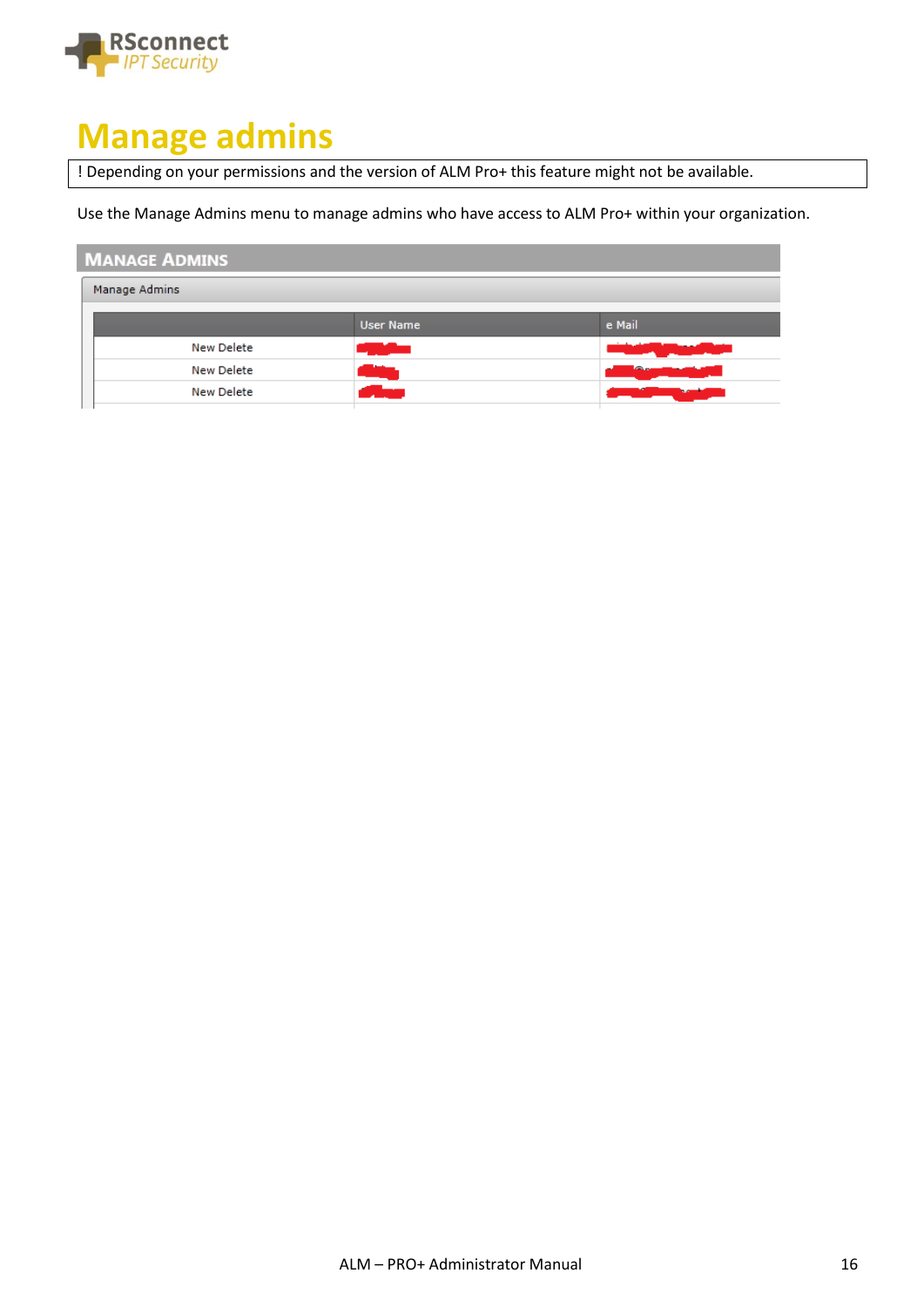

# <span id="page-16-0"></span>**Service & support**

#### *Contact*

**Email:**

| <b>Email Address</b>                                           | Use For                                                                                   |  |  |  |
|----------------------------------------------------------------|-------------------------------------------------------------------------------------------|--|--|--|
| sales@rsconnect.net                                            | Sales, ordering and pricing information                                                   |  |  |  |
|                                                                | support@rsconnect.net Support (please include your service and support ID when available) |  |  |  |
|                                                                | licensing@rsconnect.net for licensing inquiries or licensing updates                      |  |  |  |
| Phone:                                                         |                                                                                           |  |  |  |
| Monday till Friday 08.00am - 06.00pm (08:00-18:00) CET (GMT+1) |                                                                                           |  |  |  |

Tel. +31 88 - 1221 880 (English and Dutch)

#### **RSconnect Website:**

- [www.rsconnect.net](http://www.rsconnect.net/)
- [www.rsconnect.nl](http://www.rsconnect.nl/)

# <span id="page-16-1"></span>**Licensing**

ALM uses a license file which contains the license information, this file is stored in the installation directory.

Depending on the license method ALM may display a balloon message if the license if about to expire. The system administrator needs to renew the license.

To update the license please refer to the "ALM software and license upgrade instructions" document available on the RSconnect website or via [licensing@rsconnect.net.](mailto:licensing@rsconnect.net)

# <span id="page-16-2"></span>**Ordering Information**

Please send your quotation requests to sales@rsconnect.net along with the number of licenses you require.

1 ALM Pro client license is required for 1 PC/Phone combination, the license is not user or phone based. When two employees use 1 computer in combination with 1 IP Phone you will require 1 license.